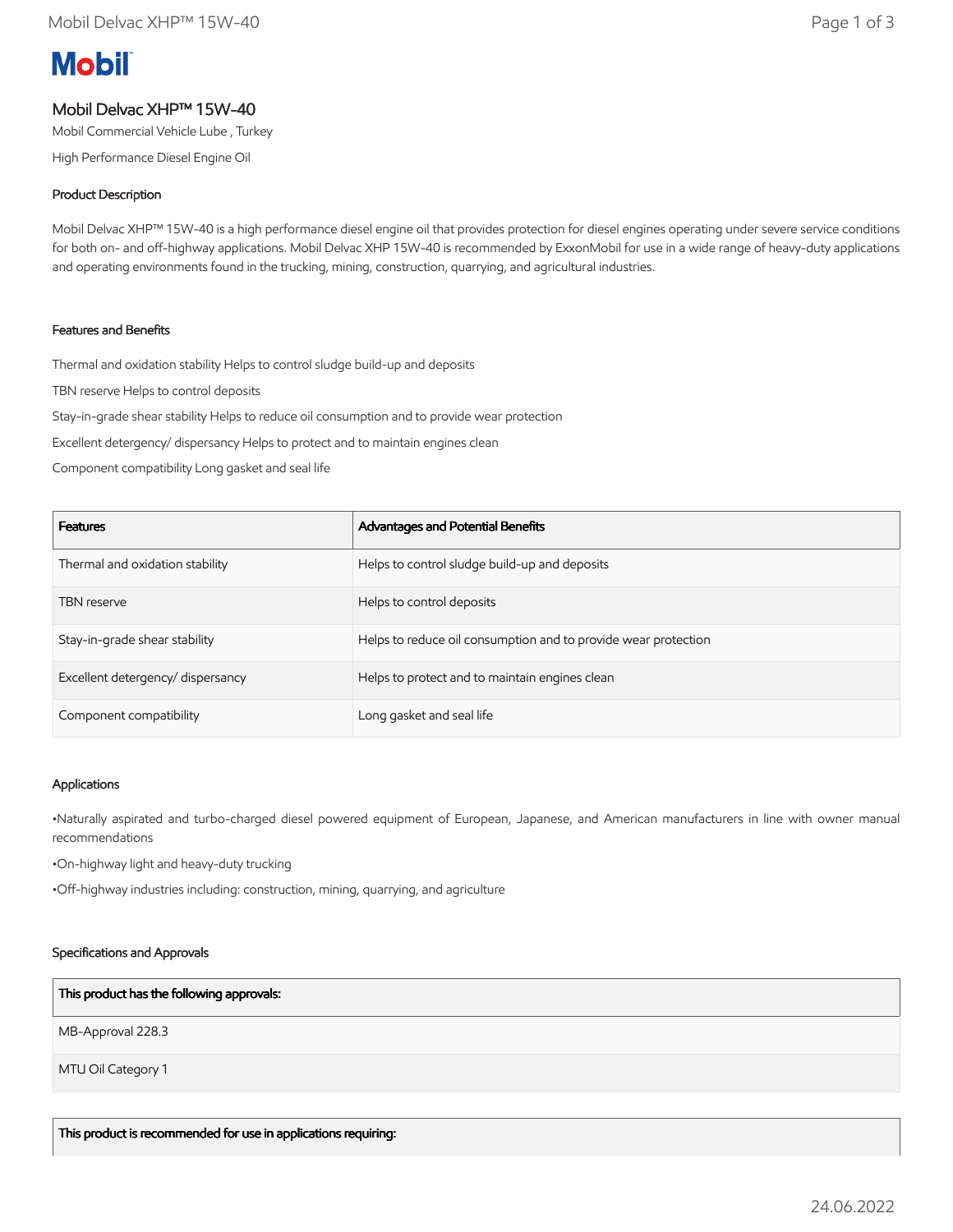| This product is recommended for use in applications requiring: |  |
|----------------------------------------------------------------|--|
| ACEA A2                                                        |  |
| ACEA B <sub>2</sub>                                            |  |
| ACEA E3                                                        |  |
| API CF                                                         |  |
| API CF-4                                                       |  |
| API CG-4                                                       |  |
| RENAULT TRUCKS RLD                                             |  |
| RENAULT TRUCKS RLD-2                                           |  |
| VOLVO VDS-2                                                    |  |

This product meets or exceeds the requirements of the following industry specification:

API SJ

# Properties and Specifications

| Property                                                               |            |
|------------------------------------------------------------------------|------------|
| Grade                                                                  | SAE 15W-40 |
| Specific Gravity, 15 C/15 C, ASTM D4052                                | 0.88       |
| Kinematic Viscosity @ 40 C, mm2/s, ASTM D445                           | 106        |
| Kinematic Viscosity @ 100 C, mm2/s, ASTM D445                          | 14.5       |
| Ash, Sulfated, mass%, ASTM D874                                        | 1.1        |
| Pour Point, °C, ASTM D97                                               | $-27$      |
| Viscosity Index, ASTM D2270                                            | 140        |
| Cold-Cranking Simulator, Apparent Viscosity @ -20 C, mPa.s, ASTM D5293 | 6150       |
| Total Base Number, mgKOH/g, ASTM D2896                                 | 10         |

#### Health and safety

Health and Safety recommendations for this product can be found on the Material Safety Data Sheet (MSDS) @ [http://www.msds.exxonmobil.com/psims](http://www.msds.exxonmobil.com/psims/psims.aspx) /psims.aspx

All trademarks used herein are trademarks or registered trademarks of Exxon Mobil Corporation or one of its subsidiaries unless indicated otherwise.

08-2020 Mobil Oil Türk A.S. Pakpen Plaza Halk Sokak No: 40-44 34734 Kozyatagi Istanbul